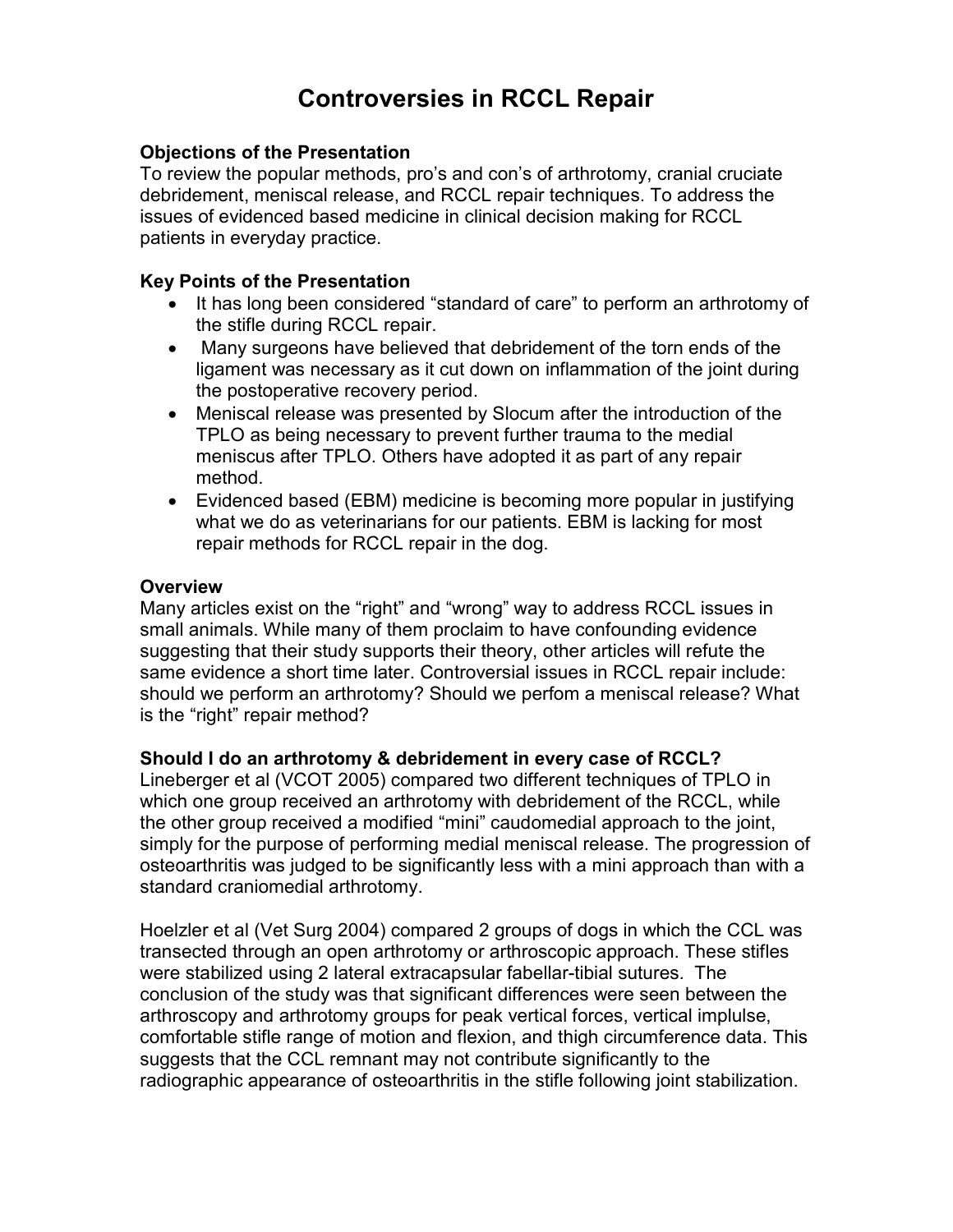In cases of partial RCCL, some surgeons prefer not to debride the RCCL, and forgo meniscal release. In these cases, it has been my observation that some go on to become full tears, and this alone may in fact result in chronic residual stifle pain. Further, if the stifle becomes more unstable as a result, theoretically the meniscus would be subject to tearing.

#### Meniscal Release

Medial meniscal damage has been reported following TPLO, fibular head advancement, and lateral suture methods. This is an important differential in chronic residual pain following any of these procedures.

Slocum developed the meniscal release procedure as an integral part of TPLO to allow the caudal horn to feely slide further caudally, avoiding significant impingement. The consequences of meniscal release are poorly documented, and in fact many surgeons prefer not cut across a perfectly intact medial meniscus, particularly in the cases of partial RCCL.

The primary mechanism of medial meniscal injury in the unstable stifle is thought to result from excessive caudal sliding of the femoral condyle as a result of loss of the restraint provided by the CCL. The lateral meniscus may undergo stretching as the femur moves caudally with the meniscofemoral ligament attached to the lateral meniscus.

In a study by Pozzi et al (2005), medial meniscal release results in a focal area of high pressure in the caudal region of the medial tibial condyle, in fact an increase of 2-fold. Medial meniscal release also caused a greater increase in cranial tibial thrust in the RCCL stifle. CTT and the displacement of the caudal pole of the meniscus following TPLO were lessened, suggesting the incidence of late meniscal injury should be lessened following the procedure.

#### Which Technique?

Evidenced based medicine (EBM) is the integration of clinical expertise, patient values, and the best evidence into the decision making process for patient care. In applying EBM to RCCL repair, there is no single technique that has enough data to recommend it will consistently return a dog to normal function after RCCL repair (Aragon et al, Vet Surg 2005)

The mere existence of so many repair methods for RCCL in the dog should indicate to the practitioner that the best method may be the one you have the best results with. While anecdotally, we may all fee that TPLO is the gold standard, many of us still use the lateral suture method with good results. One study by Lazar et al (Vet Surg 2005) demonstrated that osteoarthritis scores of dogs that had lateral suture repair were higher than dogs with TPLO at 6 month postoperative evaluations, success rates with RCCL repair are reported to be > 95% regardless of the technique employed.

Decision making for your clients should be based on: